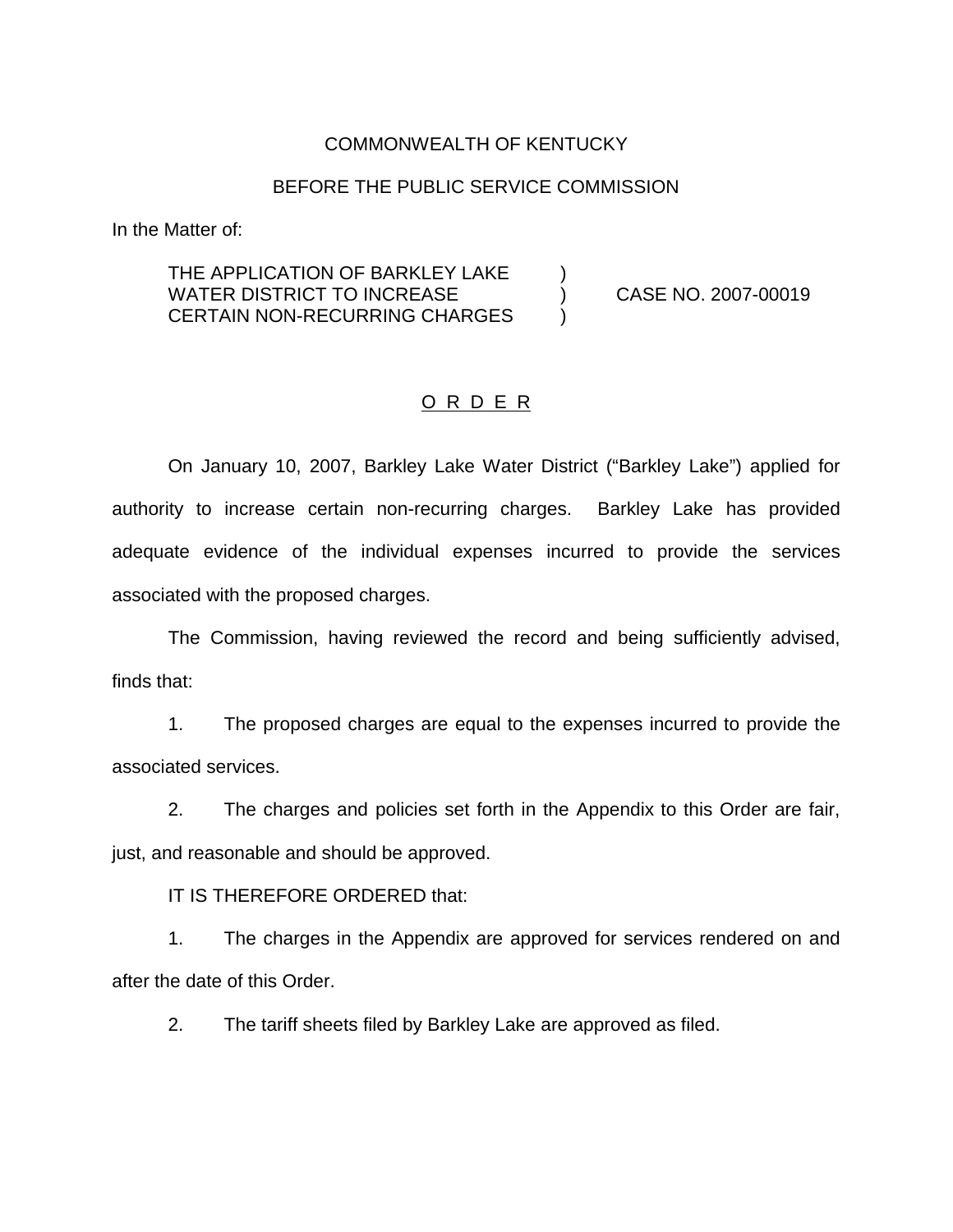Done at Frankfort, Kentucky, this 7<sup>th</sup> day of February, 2007.

By the Commission

ATTEST:

**Executive Director** 

Case No. 2007-00019